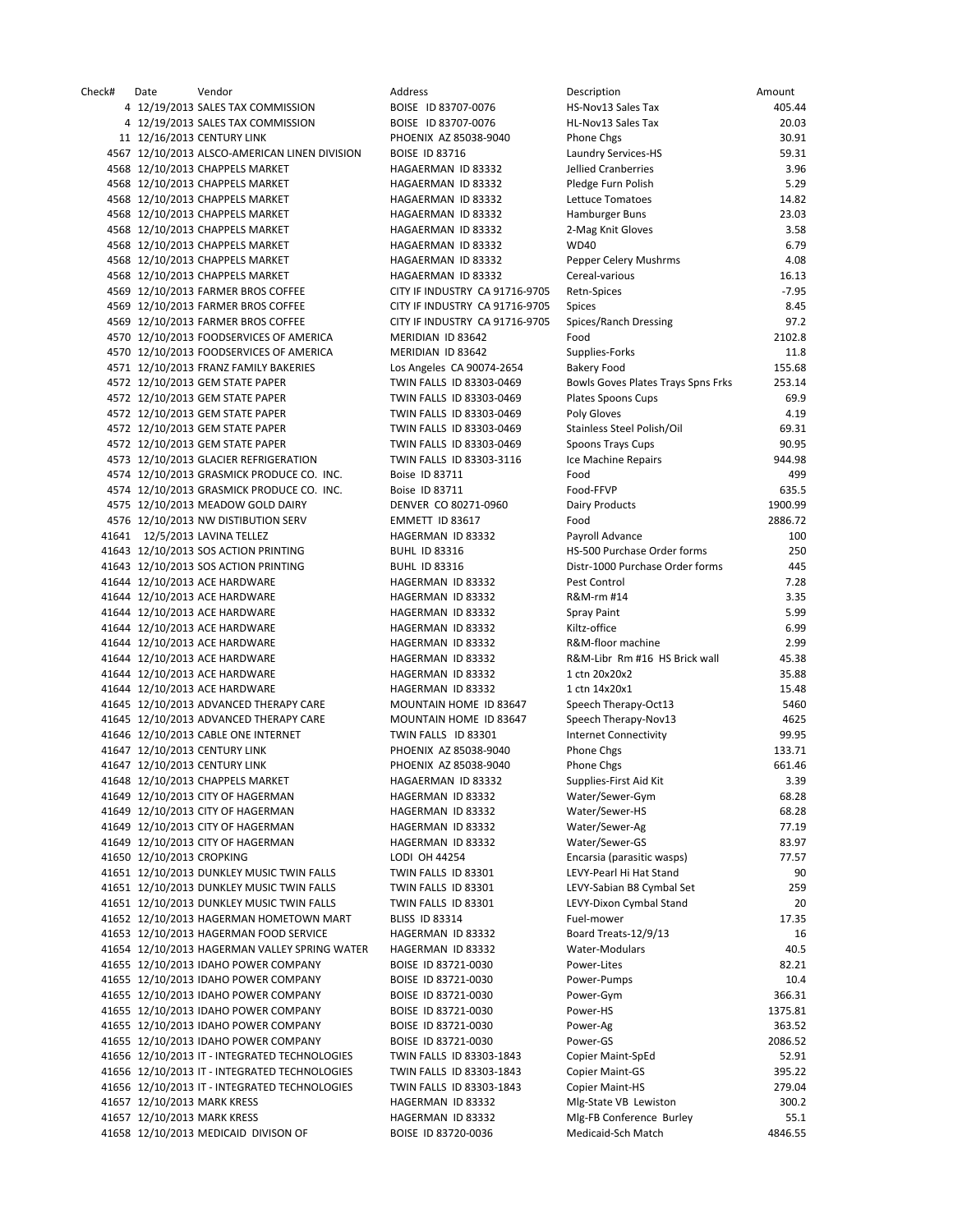| 41659 12/10/2013 OFFICE DEPOT                                                                      | CHICAGO IL 60680-1040                  | ** VOID **                                   | 0                  |
|----------------------------------------------------------------------------------------------------|----------------------------------------|----------------------------------------------|--------------------|
| 41660 12/10/2013 AJ PERKINS                                                                        | GOODING ID 83330                       | Mlg-SpEd Mtg TF                              | 30.4               |
| 41661 12/10/2013 PRAXAIR DISTRIBUTION INC                                                          | DALLAS TX 75312-0812                   | Oxygen K                                     | 128.45             |
| 41661 12/10/2013 PRAXAIR DISTRIBUTION INC                                                          | DALLAS TX 75312-0812                   | Argon K                                      | 70.39              |
| 41661 12/10/2013 PRAXAIR DISTRIBUTION INC                                                          | DALLAS TX 75312-0812                   | 1-Black Cap                                  | 1.59               |
| 41661 12/10/2013 PRAXAIR DISTRIBUTION INC                                                          | DALLAS TX 75312-0812                   | 4-Tig Cup Alumina                            | 4.36               |
| 41662 12/10/2013 PRO ACTIVE ADVANTAGE LLC                                                          | HAGERMAN ID 83332                      | SPSR-Chris                                   | 232.5              |
| 41662 12/10/2013 PRO ACTIVE ADVANTAGE LLC                                                          | HAGERMAN ID 83332                      | LSPSR-Chris                                  | 899                |
| 41662 12/10/2013 PRO ACTIVE ADVANTAGE LLC                                                          | HAGERMAN ID 83332                      | SDT-Julianna                                 | 96                 |
| 41662 12/10/2013 PRO ACTIVE ADVANTAGE LLC                                                          | HAGERMAN ID 83332                      | SPSR-Chris                                   | 1100.5             |
| 41662 12/10/2013 PRO ACTIVE ADVANTAGE LLC                                                          | HAGERMAN ID 83332                      | SDT-Julianna                                 | 144                |
| 41663 12/10/2013 PBS-PROGRESSIVE BEHAVIOR SYSTE                                                    | RUPERT ID 83350<br>RUPERT ID 83350     | IBI-Plank<br>IBI-Plank                       | 1204.5<br>1188     |
| 41663 12/10/2013 PBS-PROGRESSIVE BEHAVIOR SYSTE<br>41663 12/10/2013 PBS-PROGRESSIVE BEHAVIOR SYSTE | RUPERT ID 83350                        | IBI-Plank                                    | 1204.5             |
| 41664 12/10/2013 JULIA RAVENSCROFT                                                                 | GOODING ID 83330                       | Reimb-Binder Sr. Project                     | 6.75               |
| 41665 12/10/2013 REE-CONSTRUCTION                                                                  | BELLEVUE ID 83313                      | Roof Repairs-mitigation                      | 6963.87            |
| 41666 12/10/2013 DAVID STANDLEY PHD                                                                | SUN VALLEY ID 83353                    | Psychological Services-Nov13                 | 1330               |
| 41667 12/10/2013 TWIN FALLS SCHOOL DISTRICT                                                        | TWIN FALLS ID 83301                    | T.Jones-Educator Ethics WS                   | 100                |
| 41668 12/10/2013 US BANKCORP CARD SVCS INC                                                         | FARGO ND 58125-6343                    | 4-Belrim Power Strips                        | 65.44              |
| 41668 12/10/2013 US BANKCORP CARD SVCS INC                                                         | FARGO ND 58125-6343                    | LEVY-2 DLink16p Switch                       | 189.98             |
| 41668 12/10/2013 US BANKCORP CARD SVCS INC                                                         | FARGO ND 58125-6343                    | Parapro Assment Study Guides                 | 58.45              |
| 41668 12/10/2013 US BANKCORP CARD SVCS INC                                                         | FARGO ND 58125-6343                    | ViewSonic Projector (music-1/2)              | 232.49             |
| 41668 12/10/2013 US BANKCORP CARD SVCS INC                                                         | FARGO ND 58125-6343                    | LEVY-4 Netgear ProSafe Switch                | 211.72             |
| 41668 12/10/2013 US BANKCORP CARD SVCS INC                                                         | FARGO ND 58125-6343                    | LEVY-4 Rosewill PowerSupp                    | 108.96             |
| 41668 12/10/2013 US BANKCORP CARD SVCS INC                                                         | FARGO ND 58125-6343                    | ViewSonic Projector (music-1/2)              | 232.5              |
| 41668 12/10/2013 US BANKCORP CARD SVCS INC                                                         | FARGO ND 58125-6343                    | <b>Tchr Appr Scentsy</b>                     | 262.17             |
| 41668 12/10/2013 US BANKCORP CARD SVCS INC                                                         | FARGO ND 58125-6343                    | 15-Penco Locker Handle-Maint                 | 73.45              |
| 41668 12/10/2013 US BANKCORP CARD SVCS INC                                                         | FARGO ND 58125-6343                    | LeRitz Hotel-2 nites CrossCountry            | 190                |
| 41668 12/10/2013 US BANKCORP CARD SVCS INC                                                         | FARGO ND 58125-6343                    | Comfrt Inn-2 nites St VB (7 rms)             | 935.87             |
| 41668 12/10/2013 US BANKCORP CARD SVCS INC                                                         | FARGO ND 58125-6343                    | Chamber Mtg Lunch-Ty                         | 10                 |
| 41668 12/10/2013 US BANKCORP CARD SVCS INC                                                         | FARGO ND 58125-6343                    | PKGift Cert-Craig Jackson surgery            | 50                 |
| 41668 12/10/2013 US BANKCORP CARD SVCS INC                                                         | FARGO ND 58125-6343                    | LEVY-2 Netgear ProSafe Switch                | 349.98             |
| 41669 12/10/2013 VALLEY COOP<br>41669 12/10/2013 VALLEY COOP                                       | WENDELL ID 83355<br>WENDELL ID 83355   | LPGas-Ag 1225.2g<br>LPGas-HS 1915.3g         | 2098.84<br>3272.01 |
| 41670 12/10/2013 VERIZON WIRELESS                                                                  | BELLEVUE WA 98009                      | Cell Phone-Knapp                             | 52.46              |
| 41670 12/10/2013 VERIZON WIRELESS                                                                  | BELLEVUE WA 98009                      | Cell Phone-Cottam                            | 52.46              |
| 41670 12/10/2013 VERIZON WIRELESS                                                                  | BELLEVUE WA 98009                      | Cell Phone-Perkins                           | 52.46              |
| 41670 12/10/2013 VERIZON WIRELESS                                                                  | BELLEVUE WA 98009                      | Cell Phone-Jones                             | 52.46              |
| 41670 12/10/2013 VERIZON WIRELESS                                                                  | BELLEVUE WA 98009                      | Cell Phone-Kress                             | 52.46              |
| 41670 12/10/2013 VERIZON WIRELESS                                                                  | BELLEVUE WA 98009                      | Cell Phone-Cato                              | 52.46              |
| 41670 12/10/2013 VERIZON WIRELESS                                                                  | BELLEVUE WA 98009                      | Cell Phone-Donaldson                         | 52.46              |
| 41671 12/10/2013 WALMART COMMUNITY                                                                 | ATLANTA GA 30353-0934                  | ** VOID **                                   | 0                  |
| 41672 12/10/2013 WELCH MUSIC INC                                                                   | TWIN FALLS ID 83301                    | LEVY-Rico Alto Sax Reeds                     | 11.04              |
| 41672 12/10/2013 WELCH MUSIC INC                                                                   | TWIN FALLS ID 83301                    | LEVY-Vandoren Alto Reeds                     | 13.59              |
| 41672 12/10/2013 WELCH MUSIC INC                                                                   | TWIN FALLS ID 83301                    | LEVY-Pick Holder                             | 2.51               |
| 41672 12/10/2013 WELCH MUSIC INC                                                                   | TWIN FALLS ID 83301                    | LEVY-Flute Music Stnd/Excel                  | 8.95               |
| 41672 12/10/2013 WELCH MUSIC INC                                                                   | TWIN FALLS ID 83301                    | LEVY-Guitar Stand                            | 12.74              |
| 41672 12/10/2013 WELCH MUSIC INC                                                                   | TWIN FALLS ID 83301                    | LEVY-Xmas Fav Baritone                       | 5.85               |
| 41672 12/10/2013 WELCH MUSIC INC                                                                   | TWIN FALLS ID 83301                    | LEVY-Sm Baritone rep                         | 25                 |
| 41672 12/10/2013 WELCH MUSIC INC                                                                   | TWIN FALLS ID 83301                    | Trombone Music-Essen Xmas                    | 6.29               |
| 41672 12/10/2013 WELCH MUSIC INC                                                                   | TWIN FALLS ID 83301                    | <b>Trumpet Music-Xmas</b>                    | 12.58<br>6.29      |
| 41672 12/10/2013 WELCH MUSIC INC<br>41673 12/10/2013 WWS-WESTERN WASTE SERVICES                    | TWIN FALLS ID 83301<br>Jerome ID 83338 | Clarinet Music-Xmas<br>Trash Pickup services | 256.06             |
| 41674 12/11/2013 OFFICE DEPOT                                                                      | CHICAGO IL 60680-1040                  | Vlm Paper-Karen                              | 23.64              |
| 41675 12/11/2013 SDE-STATE DEPT OF EDUCATION                                                       | BOISE ID 83750-0027                    | Fngrprt-Jerry Schwenson                      | 40                 |
| 41701 12/18/2013 BLUE CROSS OF IDAHO                                                               | BOISE ID 83707-0948                    | Blue Cross - 12-2013                         | 5389.67            |
| 41701 12/18/2013 BLUE CROSS OF IDAHO                                                               | BOISE ID 83707-0948                    | Blue Cross - 12-2013                         | 85.46              |
| 41701 12/18/2013 BLUE CROSS OF IDAHO                                                               | BOISE ID 83707-0948                    | Blue Cross - 12-2013                         | 552.1              |
| 41701 12/18/2013 BLUE CROSS OF IDAHO                                                               | BOISE ID 83707-0948                    | Blue Cross - 12-2013                         | 1104.2             |
| 41701 12/18/2013 BLUE CROSS OF IDAHO                                                               | BOISE ID 83707-0948                    | Blue Cross - 12-2013                         | 552.1              |
| 41701 12/18/2013 BLUE CROSS OF IDAHO                                                               | BOISE ID 83707-0948                    | Blue Cross - 12-2013                         | 450.41             |
| 41701 12/18/2013 BLUE CROSS OF IDAHO                                                               | BOISE ID 83707-0948                    | Blue Cross - 12-2013                         | 33.19              |
| 41701 12/18/2013 BLUE CROSS OF IDAHO                                                               | BOISE ID 83707-0948                    | Blue Cross - 12-2013                         | 698.4              |
| 41701 12/18/2013 BLUE CROSS OF IDAHO                                                               | BOISE ID 83707-0948                    | Blue Cross - 12-2013                         | 552.1              |
| 41701 12/18/2013 BLUE CROSS OF IDAHO                                                               | BOISE ID 83707-0948                    | Blue Cross - 12-2013                         | 1051.07            |
| 41701 12/18/2013 BLUE CROSS OF IDAHO                                                               | BOISE ID 83707-0948                    | Blue Cross - 12-2013                         | 146.3              |
| 41701 12/18/2013 BLUE CROSS OF IDAHO                                                               | BOISE ID 83707-0948                    | Blue Cross - 12-2013                         | 441.68             |
| 41701 12/18/2013 BLUE CROSS OF IDAHO                                                               | BOISE ID 83707-0948                    | Blue Cross - 12-2013                         | 662.52             |
| 41701 12/18/2013 BLUE CROSS OF IDAHO                                                               | BOISE ID 83707-0948                    | Blue Cross - 12-2013                         | 1525.32            |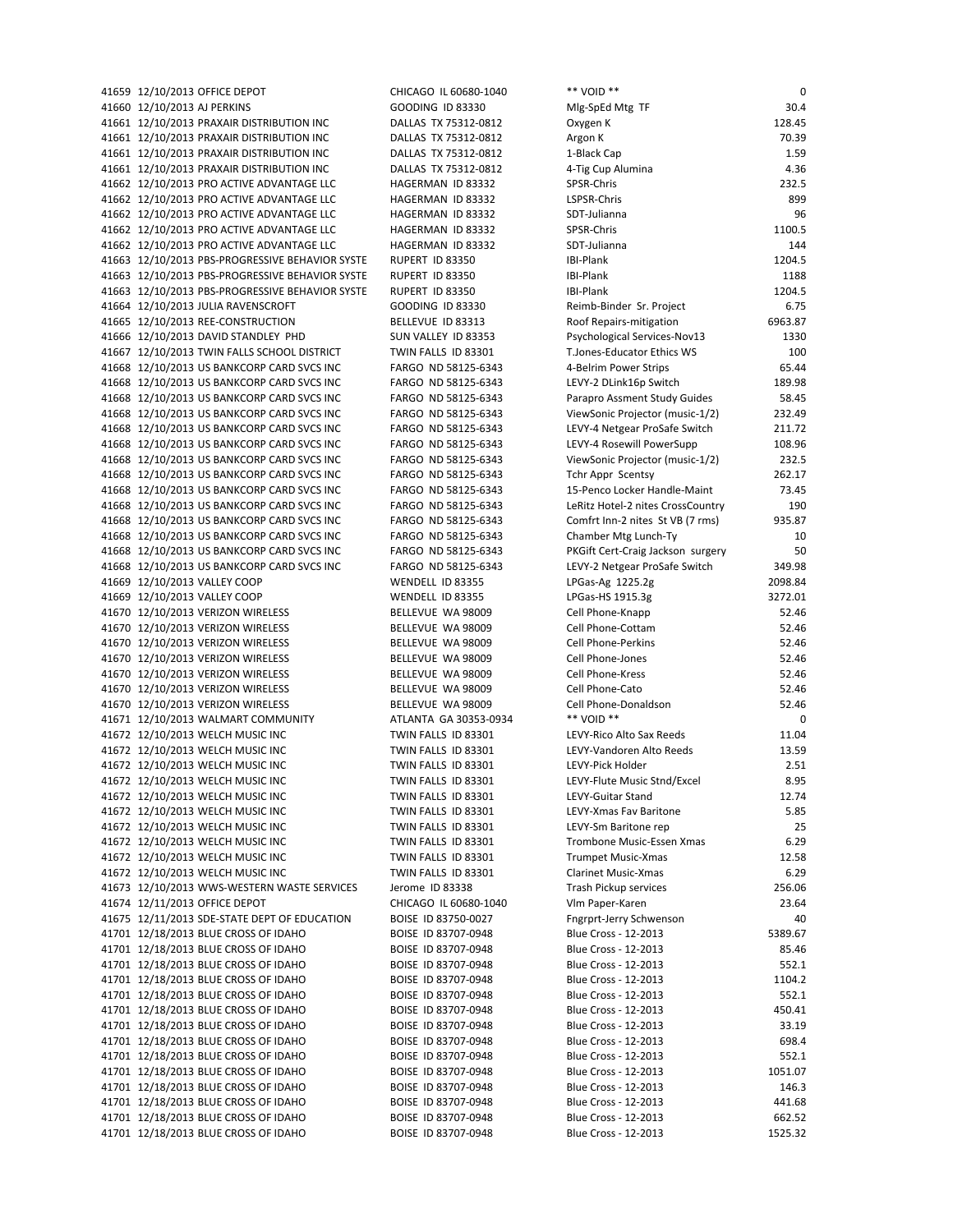| 41701 12/18/2013 BLUE CROSS OF IDAHO                           | BOISE ID 83707-0948 | Blue Cross - 12-2013                                     | 130.98          |
|----------------------------------------------------------------|---------------------|----------------------------------------------------------|-----------------|
| 41701 12/18/2013 BLUE CROSS OF IDAHO                           | BOISE ID 83707-0948 | Blue Cross - 12-2013                                     | 226.1           |
| 41701 12/18/2013 BLUE CROSS OF IDAHO                           | BOISE ID 83707-0948 | Blue Cross - 12-2013                                     | 3447.69         |
| 41701 12/18/2013 BLUE CROSS OF IDAHO                           | BOISE ID 83707-0948 | Blue Cross - 12-2013                                     | 65.81           |
| 41702 12/18/2013 HJSD - IRS                                    |                     | IRS-Fica - 12-2013                                       | 274.36          |
| 41702 12/18/2013 HJSD - IRS                                    |                     | IRS-Fica - 12-2013                                       | 269.28          |
| 41702 12/18/2013 HJSD - IRS                                    |                     | IRS-Fica - 12-2013                                       | 255.03          |
| 41702 12/18/2013 HJSD - IRS                                    |                     | IRS-Fica - 12-2013                                       | 16.42           |
| 41702 12/18/2013 HJSD - IRS                                    |                     | IRS-Fica - 12-2013                                       | 555.05          |
| 41702 12/18/2013 HJSD - IRS                                    |                     | IRS-Fica - 12-2013                                       | 15.44           |
| 41702 12/18/2013 HJSD - IRS                                    |                     | IRS-Fica - 12-2013                                       | 11.69           |
| 41702 12/18/2013 HJSD - IRS                                    |                     | IRS-Medicare - 12-2013                                   | 15.67           |
| 41702 12/18/2013 HJSD - IRS                                    |                     | IRS-Fica - 12-2013                                       | 30.35           |
| 41702 12/18/2013 HJSD - IRS                                    |                     | IRS-Fica - 12-2013                                       | 335.37          |
| 41702 12/18/2013 HJSD - IRS                                    |                     | IRS-Fica - 12-2013                                       | 62.24           |
| 41702 12/18/2013 HJSD - IRS                                    |                     | IRS-Fica - 12-2013                                       | 343.99          |
| 41702 12/18/2013 HJSD - IRS                                    |                     | IRS-Fica - 12-2013                                       | 2347.31         |
| 41702 12/18/2013 HJSD - IRS                                    |                     | IRS-Fica - 12-2013                                       | 221.61          |
| 41702 12/18/2013 HJSD - IRS                                    |                     | IRS-Fica - 12-2013                                       | 52.56           |
| 41702 12/18/2013 HJSD - IRS                                    |                     | IRS-Medicare - 12-2013                                   | 375.8           |
| 41702 12/18/2013 HJSD - IRS                                    |                     | IRS-Fica - 12-2013                                       | 225.67          |
| 41702 12/18/2013 HJSD - IRS                                    |                     | IRS-Medicare - 12-2013                                   | 19.13           |
| 41702 12/18/2013 HJSD - IRS                                    |                     | IRS-Fica - 12-2013                                       | 3215.03         |
| 41702 12/18/2013 HJSD - IRS                                    |                     | IRS-Fica - 12-2013                                       | 117.83          |
| 41702 12/18/2013 HJSD - IRS<br>41702 12/18/2013 HJSD - IRS     |                     | IRS-Fica - 12-2013<br>IRS-Fica - 12-2013                 | 510<br>615.51   |
|                                                                |                     |                                                          |                 |
| 41702 12/18/2013 HJSD - IRS<br>41702 12/18/2013 HJSD - IRS     |                     | IRS-Fica - 12-2013<br>IRS-Fica - 12-2013                 | 200.87<br>79.65 |
| 41702 12/18/2013 HJSD - IRS                                    |                     | IRS-Fica - 12-2013                                       | 85.83           |
| 41703 12/18/2013 HJSD - PERSI                                  |                     | PERSI-Sick Leave - 12-2013                               | 14.5            |
| 41703 12/18/2013 HJSD - PERSI                                  |                     | PERSI-Sick Leave - 12-2013                               | 38.37           |
| 41703 12/18/2013 HJSD - PERSI                                  |                     | PERSI-Sick Leave - 12-2013                               | 43.04           |
| 41703 12/18/2013 HJSD - PERSI                                  |                     | PERSI-Sick Leave - 12-2013                               | 37.43           |
| 41703 12/18/2013 HJSD - PERSI                                  |                     | PERSI-Sick Leave - 12-2013                               | 2.48            |
| 41703 12/18/2013 HJSD - PERSI                                  |                     | PERSI-Sick Leave - 12-2013                               | 4.68            |
| 41703 12/18/2013 HJSD - PERSI                                  |                     | PERSI-Sick Leave - 12-2013                               | 121.48          |
| 41703 12/18/2013 HJSD - PERSI                                  |                     | PERSI-Sick Leave - 12-2013                               | 10.62           |
| 41703 12/18/2013 HJSD - PERSI                                  |                     | PERSI-Retirement - 12-2013                               | 23.35           |
| 41703 12/18/2013 HJSD - PERSI                                  |                     | PERSI-Retirement - 12-2013                               | 23.35           |
| 41703 12/18/2013 HJSD - PERSI                                  |                     | PERSI-Retirement - 12-2013                               | 23.74           |
| 41703 12/18/2013 HJSD - PERSI                                  |                     | PERSI-Sick Leave - 12-2013                               | 2.39            |
| 41703 12/18/2013 HJSD - PERSI                                  |                     | PERSI-Sick Leave - 12-2013                               | 2.39            |
| 41703 12/18/2013 HJSD - PERSI                                  |                     | PERSI-Sick Leave - 12-2013                               | 2.43            |
| 41703 12/18/2013 HJSD - PERSI                                  |                     | PERSI-Retirement - 12-2013                               | 127.01          |
| 41703 12/18/2013 HJSD - PERSI                                  |                     | PERSI-Retirement - 12-2013                               | 141.5           |
| 41703 12/18/2013 HJSD - PERSI                                  |                     | PERSI-Sick Leave - 12-2013                               | 13.02           |
| 41703 12/18/2013 HJSD - PERSI                                  |                     | PERSI-Retirement - 12-2013                               | 420.05          |
| 41703 12/18/2013 HJSD - PERSI                                  |                     | PERSI-Retirement - 12-2013                               | 94.33           |
| 41703 12/18/2013 HJSD - PERSI                                  |                     | PERSI-Sick Leave - 12-2013                               | 9.67            |
| 41703 12/18/2013 HJSD - PERSI                                  |                     | PERSI-Retirement - 12-2013                               | 576.22          |
| 41703 12/18/2013 HJSD - PERSI                                  |                     | PERSI-Sick Leave - 12-2013                               | 59.05           |
| 41703 12/18/2013 HJSD - PERSI                                  |                     | PERSI-Retirement - 12-2013<br>PERSI-Retirement - 12-2013 | 365.17          |
| 41703 12/18/2013 HJSD - PERSI<br>41703 12/18/2013 HJSD - PERSI |                     | PERSI-Sick Leave - 12-2013                               | 623.81<br>63.93 |
| 41703 12/18/2013 HJSD - PERSI                                  |                     | PERSI-Retirement - 12-2013                               | 24.29           |
| 41703 12/18/2013 HJSD - PERSI                                  |                     | PERSI-Retirement - 12-2013                               | 45.79           |
| 41703 12/18/2013 HJSD - PERSI                                  |                     | PERSI-Retirement - 12-2013                               | 1185.47         |
| 41703 12/18/2013 HJSD - PERSI                                  |                     | PERSI-Retirement - 12-2013                               | 351.36          |
| 41703 12/18/2013 HJSD - PERSI                                  |                     | PERSI-Retirement - 12-2013                               | 199.01          |
| 41703 12/18/2013 HJSD - PERSI                                  |                     | PERSI-Retirement - 12-2013                               | 28.3            |
| 41703 12/18/2013 HJSD - PERSI                                  |                     | PERSI-Sick Leave - 12-2013                               | 20.39           |
| 41703 12/18/2013 HJSD - PERSI                                  |                     | PERSI-Sick Leave - 12-2013                               | 2.9             |
| 41703 12/18/2013 HJSD - PERSI                                  |                     | PERSI-Retirement - 12-2013                               | 374.37          |
| 41703 12/18/2013 HJSD - PERSI                                  |                     | PERSI-Retirement - 12-2013                               | 103.67          |
| 41703 12/18/2013 HJSD - PERSI                                  |                     | PERSI-Retirement - 12-2013                               | 510.42          |
| 41703 12/18/2013 HJSD - PERSI                                  |                     | PERSI-Sick Leave - 12-2013                               | 390.69          |
| 41703 12/18/2013 HJSD - PERSI                                  |                     | PERSI-Sick Leave - 12-2013                               | 473.79          |
| 41703 12/18/2013 HJSD - PERSI                                  |                     | PERSI-Sick Leave - 12-2013                               | 98.32           |
| 41703 12/18/2013 HJSD - PERSI                                  |                     | PERSI-Retirement - 12-2013                               | 3812.65         |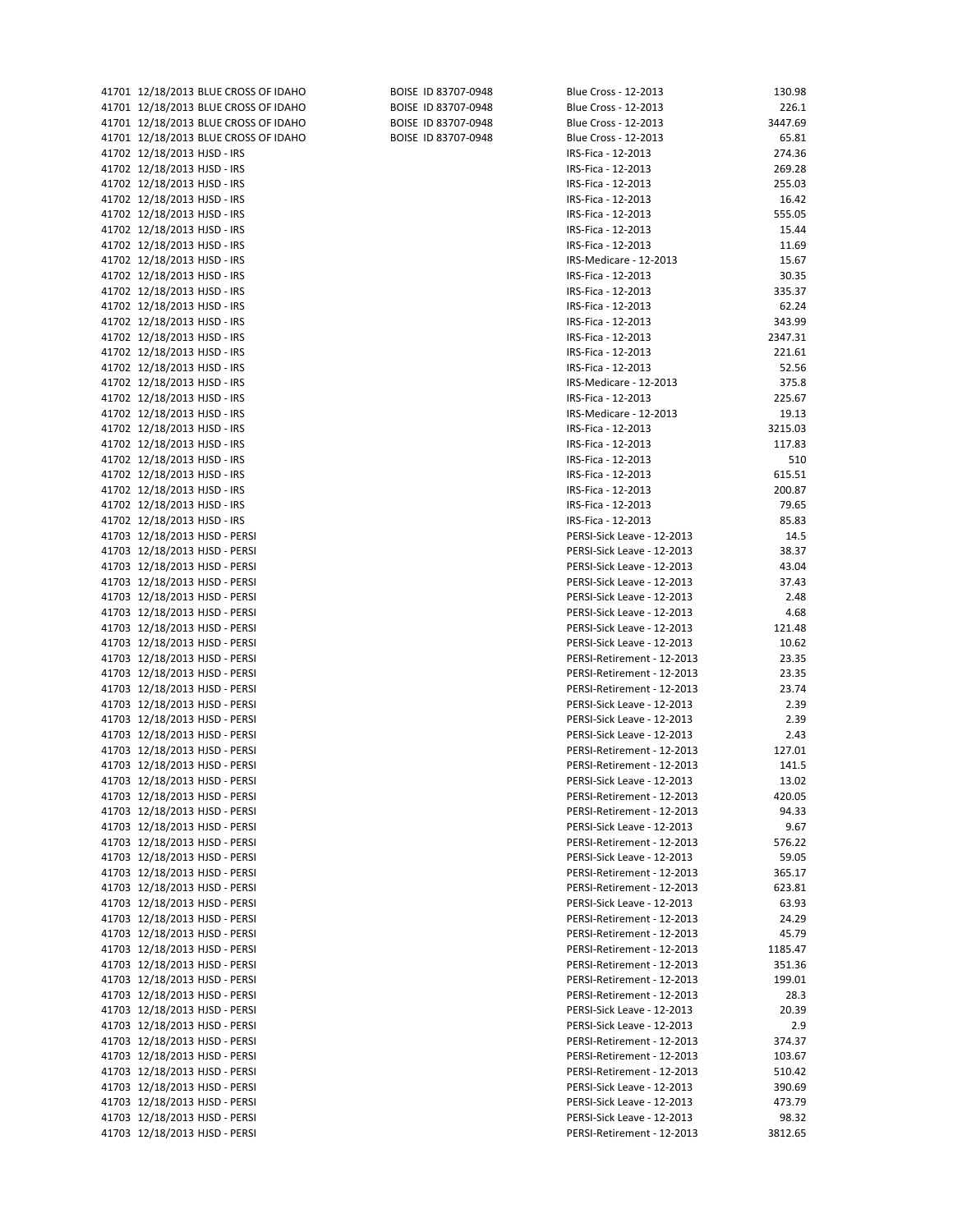|           | 41703 12/18/2013 HJSD - PERSI                                                      |                                                  | PERSI-Retirement - 12-2013                         | 5039.25        |       |
|-----------|------------------------------------------------------------------------------------|--------------------------------------------------|----------------------------------------------------|----------------|-------|
|           | 41703 12/18/2013 HJSD - PERSI                                                      |                                                  | PERSI-Retirement - 12-2013                         | 959.42         |       |
|           | 41703 12/18/2013 HJSD - PERSI                                                      |                                                  | PERSI-Retirement - 12-2013                         | 77.78          |       |
|           | 41703 12/18/2013 HJSD - PERSI                                                      |                                                  | PERSI-Retirement - 12-2013                         | 179.22         |       |
|           | 41703 12/18/2013 HJSD - PERSI                                                      |                                                  | PERSI-Retirement - 12-2013                         | 754.67         |       |
|           | 41703 12/18/2013 HJSD - PERSI                                                      |                                                  | PERSI-Sick Leave - 12-2013                         | 52.3           |       |
|           | 41703 12/18/2013 HJSD - PERSI                                                      |                                                  | PERSI-Sick Leave - 12-2013                         | 7.97           |       |
|           | 41703 12/18/2013 HJSD - PERSI                                                      |                                                  | PERSI-Sick Leave - 12-2013                         | 3.87           |       |
|           | 41703 12/18/2013 HJSD - PERSI                                                      |                                                  | PERSI-Sick Leave - 12-2013                         | 77.33          |       |
|           | 41703 12/18/2013 HJSD - PERSI                                                      |                                                  | PERSI-Sick Leave - 12-2013                         | 36.01          |       |
|           | 41704 12/18/2013 STANDARD INSURANCE CO.                                            | PORTLAND OR 97228-6367                           | Standard-Life - 12-2013                            | 0.62           |       |
|           | 41704 12/18/2013 STANDARD INSURANCE CO.                                            | PORTLAND OR 97228-6367                           | Standard-Life - 12-2013                            | 8.22           |       |
|           | 41704 12/18/2013 STANDARD INSURANCE CO.                                            | PORTLAND OR 97228-6367                           | Standard-Life - 12-2013                            | 15.78          |       |
|           | 41704 12/18/2013 STANDARD INSURANCE CO.                                            | PORTLAND OR 97228-6367                           | Standard-Life - 12-2013                            | 40.76          |       |
|           | 41704 12/18/2013 STANDARD INSURANCE CO.                                            | PORTLAND OR 97228-6367<br>PORTLAND OR 97228-6367 | Standard-Life - 12-2013<br>Standard-Life - 12-2013 | 4<br>6.06      |       |
|           | 41704 12/18/2013 STANDARD INSURANCE CO.                                            | PORTLAND OR 97228-6367                           | Standard-Life - 12-2013                            | 11.15          |       |
|           | 41704 12/18/2013 STANDARD INSURANCE CO.<br>41704 12/18/2013 STANDARD INSURANCE CO. | PORTLAND OR 97228-6367                           | Standard-Life - 12-2013                            | 0.95           |       |
|           | 41704 12/18/2013 STANDARD INSURANCE CO.                                            | PORTLAND OR 97228-6367                           | Standard-Life - 12-2013                            | 1.64           |       |
|           | 41704 12/18/2013 STANDARD INSURANCE CO.                                            | PORTLAND OR 97228-6367                           | Standard-Life - 12-2013                            | 50.83          |       |
|           | 41704 12/18/2013 STANDARD INSURANCE CO.                                            | PORTLAND OR 97228-6367                           | Standard-Life - 12-2013                            | 3.75           |       |
|           | 41704 12/18/2013 STANDARD INSURANCE CO.                                            | PORTLAND OR 97228-6367                           | Standard-Life - 12-2013                            | 0.69           |       |
|           | 41704 12/18/2013 STANDARD INSURANCE CO.                                            | PORTLAND OR 97228-6367                           | Standard-Life - 12-2013                            | 4              |       |
|           | 41704 12/18/2013 STANDARD INSURANCE CO.                                            | PORTLAND OR 97228-6367                           | Standard-Life - 12-2013                            | $\overline{2}$ |       |
|           | 41704 12/18/2013 STANDARD INSURANCE CO.                                            | PORTLAND OR 97228-6367                           | Standard-Life - 12-2013                            | 1.21           |       |
|           | 41704 12/18/2013 STANDARD INSURANCE CO.                                            | PORTLAND OR 97228-6367                           | Standard-Life - 12-2013                            | 5.94           |       |
|           | 41704 12/18/2013 STANDARD INSURANCE CO.                                            | PORTLAND OR 97228-6367                           | Standard-Life - 12-2013                            | 5.06           |       |
|           | 41704 12/18/2013 STANDARD INSURANCE CO.                                            | PORTLAND OR 97228-6367                           | Standard-Life - 12-2013                            | 4              |       |
|           | 41704 12/18/2013 STANDARD INSURANCE CO.                                            | PORTLAND OR 97228-6367                           | Standard-Life - 12-2013                            | 3.48           |       |
|           | 41704 12/18/2013 STANDARD INSURANCE CO.                                            | PORTLAND OR 97228-6367                           | Standard-Life - 12-2013                            | 0.24           |       |
|           | 41704 12/18/2013 STANDARD INSURANCE CO.                                            | PORTLAND OR 97228-6367                           | Standard-Life - 12-2013                            | 13.62          |       |
|           | 41705 12/18/2013 WALMART COMMUNITY                                                 | ATLANTA GA 30353-0934                            | <b>Printer Cartridges-GS</b>                       | 156.93         |       |
|           | 41705 12/18/2013 WALMART COMMUNITY                                                 | ATLANTA GA 30353-0934                            | Printer Cartidges-Office                           | 36.97          |       |
|           | 41705 12/18/2013 WALMART COMMUNITY                                                 | ATLANTA GA 30353-0934                            | Candy Canes                                        | 19.84          |       |
|           | 41705 12/18/2013 WALMART COMMUNITY                                                 | ATLANTA GA 30353-0934                            | <b>GS:Bandages Bndrs CLips</b>                     | 51.01          |       |
| Check#    | Date<br>Name                                                                       | GrossPay                                         | City                                               | State          | Zip   |
|           | drct-dpst 12/19/2013 ARRIAGA LYNN                                                  |                                                  | 2583.33 HAGERMAN                                   | ID             | 83332 |
|           | drct-dpst 12/19/2013 BARNES CORAL ANN                                              |                                                  | 2601.81 HAGERMAN                                   | ID             | 83332 |
|           | drct-dpst 12/19/2013 BEUTLER ANGELA E                                              |                                                  | 2837.08 HAGERMAN                                   | ID             | 83332 |
|           | drct-dpst 12/19/2013 BLAKE GILBERT D                                               |                                                  | 697.5 HAGERMAN                                     | ID             | 83332 |
|           | drct-dpst 12/19/2013 BOLDUC CHRISTINA J                                            |                                                  | 1970.64 HAGERMAN                                   | ID             | 83332 |
|           | drct-dpst 12/19/2013 BRILES MARY C                                                 |                                                  | 3952.25 BUHL                                       | ID             | 83316 |
|           | drct-dpst 12/19/2013 BROWN AMY A                                                   |                                                  | 914.25 HAGERMAN                                    | ID             | 83332 |
|           | drct-dpst 12/19/2013 CATO KEVIN M                                                  |                                                  | 3647.25 HAGERMAN                                   | ID             | 83332 |
|           | drct-dpst 12/19/2013 CHAPMAN TERESA L                                              |                                                  | 945 HAGERMAN                                       | ID             | 83332 |
|           | drct-dpst 12/19/2013 CLARK DONNA K                                                 |                                                  | 3671.83 HAGERMAN                                   | ID             | 83332 |
|           | drct-dpst 12/19/2013 CORBRIDGE ARLYNDA R                                           |                                                  | 870.51 HAGERMAN                                    | ID             | 83332 |
|           | drct-dpst 12/19/2013 COTTAM MATTHEW S                                              |                                                  | 5383.74 HAGERMAN                                   | ID             | 83332 |
|           | drct-dpst 12/19/2013 DAARUD SHERMA                                                 |                                                  | 4327.25 TWIN FALLS                                 | ID             | 83301 |
|           | drct-dpst 12/19/2013 DANNER COURTNEY J                                             |                                                  | 2583.33 HAGERMAN                                   | ID             | 83332 |
|           | drct-dpst 12/19/2013 DAVIS ELAINE                                                  |                                                  | 1374.24 HAGERMAN                                   | ID             | 83332 |
|           | drct-dpst 12/19/2013 DEVENA VICKI L                                                |                                                  | 128.15 BLISS                                       | ID             | 83314 |
|           | drct-dpst 12/19/2013 DONALDSON BENJAMIN D                                          |                                                  | 2610 GOODING                                       | ID             | 83330 |
|           | drct-dpst 12/19/2013 EASTERDAY ANNA                                                |                                                  | 366 JEROME                                         | ID             | 83338 |
|           | drct-dpst 12/19/2013 EASTERDAY TROY W                                              |                                                  | 3425.91 JEROME                                     | ID             | 83338 |
|           | drct-dpst 12/19/2013 EATON DENISE S                                                |                                                  | 638 HAGERMAN                                       | ID             | 83332 |
|           | drct-dpst 12/19/2013 FOUTS AMBER J                                                 |                                                  | 472 KING HILL                                      | ID             | 83633 |
|           | drct-dpst 12/19/2013 FUNKHOUSER LONNIE                                             |                                                  | 3054.58 HAGERMAN                                   | ID             | 83332 |
|           | drct-dpst 12/19/2013 GOSSI NANCY K                                                 |                                                  | 1613.08 HAGERMAN                                   | ID             | 83332 |
|           | drct-dpst 12/19/2013 HAUSER HENRY J                                                |                                                  | 3671.83 HAGERMAN                                   | ID             | 83332 |
|           | drct-dpst 12/19/2013 HAUSER PAULA D                                                |                                                  | 1292.68 HAGERMAN                                   | ID             | 83332 |
|           | drct-dpst 12/19/2013 HOFFMANN KAREN B                                              |                                                  | 1257.43 HAGERMAN                                   | ID             | 83332 |
|           | drct-dpst 12/19/2013 HOFFMANN RAY L                                                |                                                  | 4509 HAGERMAN                                      | ID             | 83332 |
|           | drct-dpst 12/19/2013 HOOP JENNY M                                                  |                                                  | 322.5 WENDELL                                      | ID             | 83355 |
|           | drct-dpst 12/19/2013 IVERSEN MARGARET L                                            |                                                  | 774.61 HAGERMAN                                    | ID             | 83332 |
|           | drct-dpst 12/19/2013 JACKSON CRAIG L                                               |                                                  | 1806.11 HAGERMAN                                   | ID             | 83332 |
|           | drct-dpst 12/19/2013 JAYO KARRIE                                                   |                                                  | 3412.08 HAGERMAN                                   | ID             | 83332 |
| drct-dpst | 12/19/2013 JONES TY                                                                |                                                  | 6666.66 JEROME                                     | ID             | 83338 |
| drct-dpst | 12/19/2013 KNAPP DANIEL L                                                          |                                                  | 3878.08 HAGERMAN                                   | ID             | 83332 |
|           |                                                                                    |                                                  |                                                    |                |       |